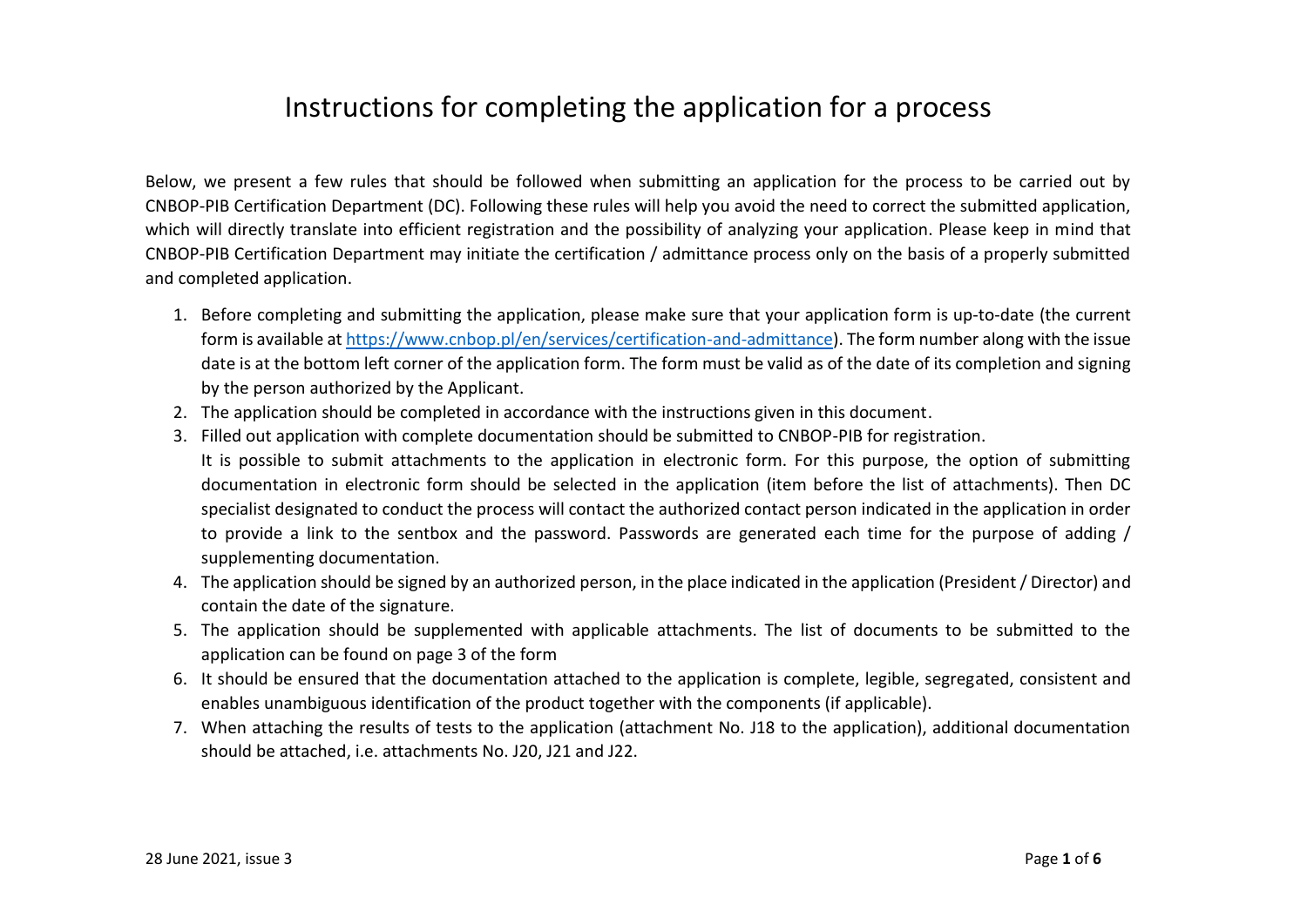Below we present tips on completing selected points of the application form. Zaznacz wszystkie rodzaje procesów, o które wnioskujesz w odniesieniu do przedmiotowego wyrobu. Check all process types for which you are applying for the product in question. Prosimy o udostepnienie nastepujących informacji Wnioskuje o / | apply for: Using the indicated fields, select the type of process for which you are applying przeprowadzenie dopuszczenia wyrobu do użytkowania performing admittance of product A, B, C, D1, F, G, H, I, J1, J2, J7, J8, J9, J10, J11, J12, J15 Opcionalnie / Optionally: J16, J18, J20, J21, J22, J23 Zgodnie z Programem dopuszczenia wyrobów do użytkowania w ochronie przeciwpożarowej P-D According to the Scheme of admitting products for use in fire protection P-D **CNBOP-PIB** The listed points must be completed for a given process A. B. D2. E. F. G. H. I. J1. J2. J3. J4. J11. J12. przeprowadzenie europejskiej oceny i weryfikacji stałości właściwości użytkowych Opcionalnie / Optionally, J16, J17, J18, J19, J20, J21, J22 wyrobu budowlanego (system 1+ lub 1) (oznakowanie CE) – obszar notyfikowany / performing European assessment and verification of constancy of performance of Europejski system oceny i weryfikacja stałości construction product (system 1+ or 1) (CE marking) – notified area właściwości użytkowych: Zgodnie z Program oceny i weryfikacji stałości właściwości użytkowych wyrobów budowlanych PC-CPR European system of assessment and verification of constancy of performance: According to the Scheme of the assessment and verification of constancy of performance of construction (wypełnia prowadzący wniosek zależnie od potrzeb / fills a specialist conducting the proces as needed) przeprowadzenie krajowej oceny i weryfikacji stałości właściwości użytkowych A, B, D3, E, F, G, H, I, J1, J2, J4, J6 (2+), J11, J12, J13 wyrobu budowlanego (system 1+, 1 lub 2+) Opcionalnie / Optionally J16 J18 J19 J20 J21 J22 performing national assessment and verification of constancy of performance of construction product (system 1+, 1 or 2+) Kraiowy system oceny i weryfikacia stałości właściwości użytkowych: Zgodnie z Program krajowej oceny i weryfikacji stałości właściwości użytkowych wyrobów National system of assessment and verification of budowlanvch PC-B constancy of performance: According to the Scheme of the national assessment and verification of constancy of performance of (wypełnia prowadzący wniosek zależnie od potrzeb / construction products PC-B fills a specialist conducting the proces as needed) przeprowadzenie certyfikacji zgodności wyrobu (certyfikacja dobrowolna) **The State** performing conformity certification of product (voluntary certification) A. B. D4, E. F. G. H. I. J1, J2, J5, J11, J12, J14 **CNBOP-PIB** Zgodnie z Programem certyfikacji zgodności wyrobów PC-DO Opcionalnie / Optionally: J16, J18, J20, J21, J22 xxxx/yyyy According to the Scheme of certification of conformity of products PC-DO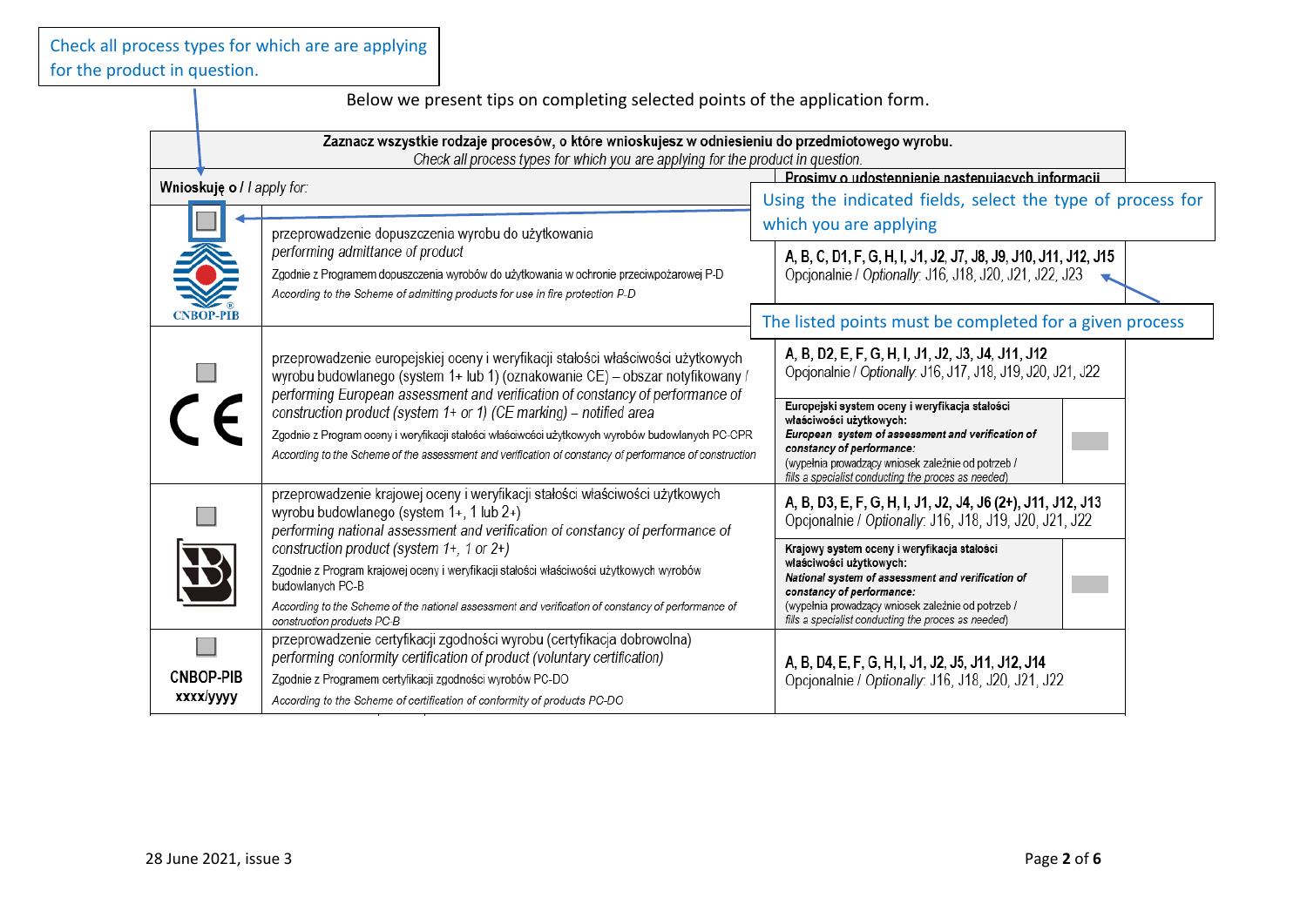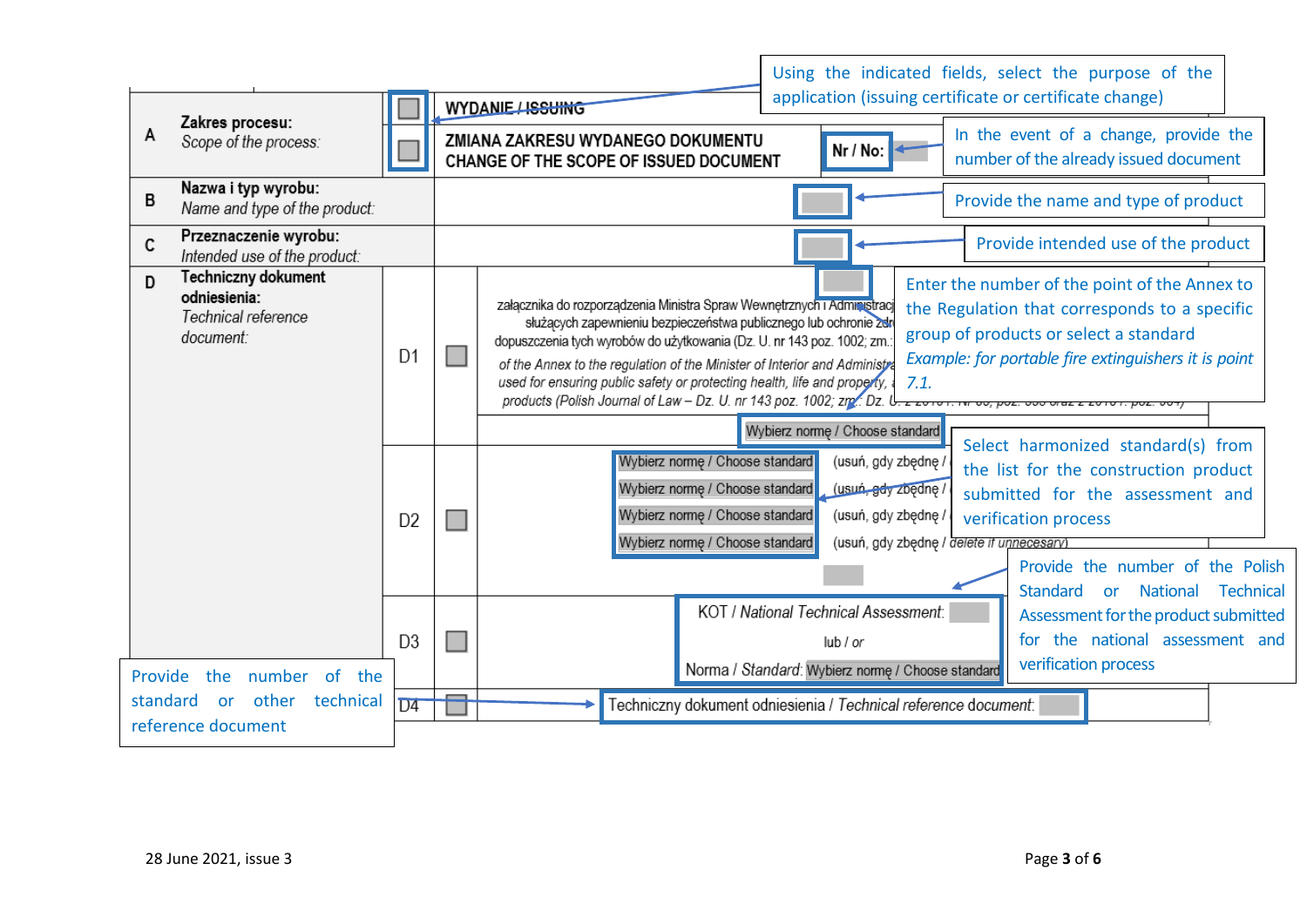| E                                                                     | Próbki wyrobu:<br>Product samples:                                                                                                      | Produkcja seryjna / Series production<br>Wersja prototypowa (przed rozpoczęciem produkcji seryjnej) /<br>Prototype (before starting series production) | Using the indicated fields, select whether the<br>product is manufactured as part of serial<br>production or it is a prototype version |  |  |  |  |
|-----------------------------------------------------------------------|-----------------------------------------------------------------------------------------------------------------------------------------|--------------------------------------------------------------------------------------------------------------------------------------------------------|----------------------------------------------------------------------------------------------------------------------------------------|--|--|--|--|
|                                                                       | Producent wyrobu:<br>Product manufacturer:                                                                                              | Nazwa / Name:<br>Adres / Address:                                                                                                                      | Provide full identification of the<br>Manufacturer of the product                                                                      |  |  |  |  |
|                                                                       |                                                                                                                                         | Kraj / Country:<br>NIP / National tax identification No.:                                                                                              | Provide tax identification numer                                                                                                       |  |  |  |  |
|                                                                       |                                                                                                                                         | Nr zamówienia / PO number.<br>(Opcjonalnie / Optionally)                                                                                               | Provide PO number, if applicable                                                                                                       |  |  |  |  |
| G                                                                     | Wnioskodawca / Applicant:                                                                                                               |                                                                                                                                                        |                                                                                                                                        |  |  |  |  |
|                                                                       | Producent / Manufacturer:                                                                                                               | Nazwa i adres jak wyżej / Name and address as above                                                                                                    | In a situation where the Applicant is an<br>authorized<br>representative<br><b>of</b><br>the                                           |  |  |  |  |
|                                                                       |                                                                                                                                         | Nazwa / Name:                                                                                                                                          |                                                                                                                                        |  |  |  |  |
|                                                                       | Upoważniony przedstawiciel producenta<br>Manufacturer's authorised representative:<br>(Patrz załącznik nr J11 / See attachment No. J11) | Adres / Address:                                                                                                                                       | Manufacturer, provide data identifying this                                                                                            |  |  |  |  |
|                                                                       |                                                                                                                                         | Kraj / Country:                                                                                                                                        | entity along with tax identification number                                                                                            |  |  |  |  |
|                                                                       |                                                                                                                                         | NIP / National tax identification No.:                                                                                                                 |                                                                                                                                        |  |  |  |  |
|                                                                       |                                                                                                                                         |                                                                                                                                                        |                                                                                                                                        |  |  |  |  |
| Using the indicated fields, select who is<br>applying for the process |                                                                                                                                         |                                                                                                                                                        |                                                                                                                                        |  |  |  |  |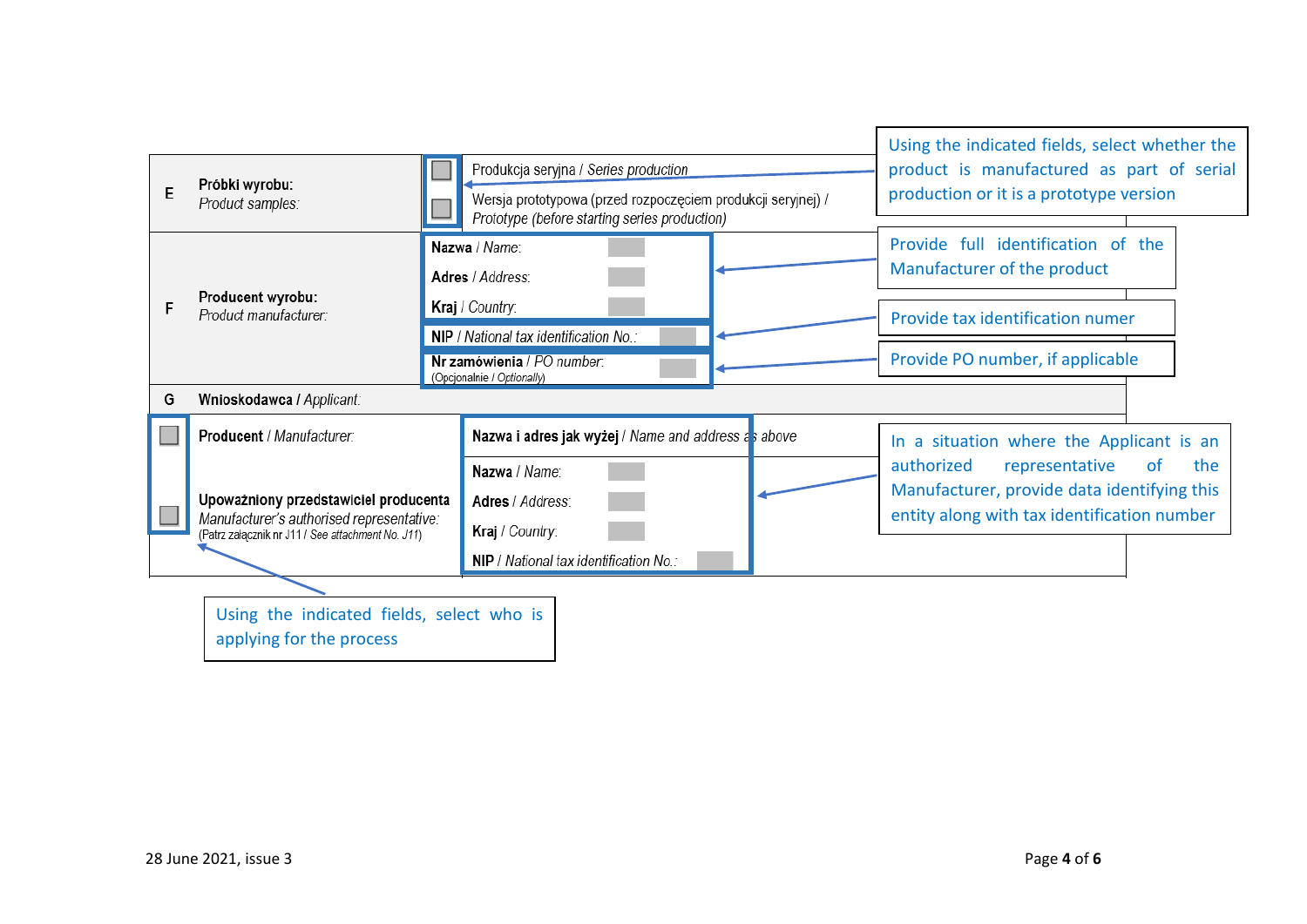|   |                                                                                                                                                                                                    | Nazwa / Name:                                                                                             |                                                                                                              |                                     |          |
|---|----------------------------------------------------------------------------------------------------------------------------------------------------------------------------------------------------|-----------------------------------------------------------------------------------------------------------|--------------------------------------------------------------------------------------------------------------|-------------------------------------|----------|
| н | Zakład produkcyjny<br>Manufacturing site:                                                                                                                                                          | Adres / Address:                                                                                          | identifying<br>Provide<br>data<br>manufacturing plant along with its<br>full data. If there is more than one |                                     | the      |
|   |                                                                                                                                                                                                    | Kraj / Country:                                                                                           |                                                                                                              |                                     |          |
|   | Zakład (2) / Site (2):<br>(wypełnić, gdy więcej niż jeden zakład)<br>(fill in if there is more than one site)                                                                                      | Nazwa / Name:                                                                                             |                                                                                                              | manufacturing site then all must be |          |
|   |                                                                                                                                                                                                    | Adres / Address:                                                                                          | indicated                                                                                                    |                                     |          |
|   |                                                                                                                                                                                                    | Kraj / Country:                                                                                           |                                                                                                              |                                     |          |
|   | Zakład (3) / Site (3):<br>(wypełnić, gdy więcej niż dwa zakłady)<br>(fill in if there is more than two sites)                                                                                      | Nazwa / Name:                                                                                             |                                                                                                              |                                     |          |
|   |                                                                                                                                                                                                    | Adres / Address:                                                                                          |                                                                                                              |                                     |          |
|   |                                                                                                                                                                                                    | Kraj / Country:                                                                                           |                                                                                                              |                                     |          |
|   | Zakład $(4)$ / Site $(4)$ :<br>(wypełnić, gdy więcej niż jeden zakład)<br>(fill in if there is more than one site)                                                                                 | Nazwa / Name:                                                                                             |                                                                                                              |                                     |          |
|   |                                                                                                                                                                                                    | Adres / Address:                                                                                          |                                                                                                              |                                     |          |
|   |                                                                                                                                                                                                    | Kraj / Country:                                                                                           |                                                                                                              |                                     |          |
|   | Zakład $(5)$ / Site $(5)$ :<br>(wypełnić, gdy więcej niż dwa zakłady)<br>(fill in if there is more than two sites)                                                                                 | Nazwa / Name:                                                                                             |                                                                                                              |                                     |          |
|   |                                                                                                                                                                                                    | Adres / Address:                                                                                          |                                                                                                              |                                     |          |
|   |                                                                                                                                                                                                    | Kraj / Country:                                                                                           |                                                                                                              |                                     |          |
|   |                                                                                                                                                                                                    |                                                                                                           |                                                                                                              | Provide the name and surname of the |          |
|   |                                                                                                                                                                                                    | Imie i nazwisko / Name and surname:                                                                       |                                                                                                              | person authorized to contact the    |          |
|   | Osoba upoważniona do kontaktów<br>z Jednostką Certyfikującą CNBOP-PIB:<br>Person authorized to contact CNBOP-PIB<br>Certification Department:<br>(Patrz załącznik nr J15 / See attachment No. J15) | Telefon / Phone:                                                                                          | e-mail:                                                                                                      | Certification Department,           | together |
|   |                                                                                                                                                                                                    | with all contact details<br>Dane podmiotu (gdy inne niż Wnioskodawca) / Data of entity (when different fr |                                                                                                              |                                     |          |
|   |                                                                                                                                                                                                    | Nazwa / Name:                                                                                             |                                                                                                              |                                     |          |
|   |                                                                                                                                                                                                    | Adres / Address:                                                                                          |                                                                                                              |                                     |          |
|   |                                                                                                                                                                                                    | Kraj / Country:                                                                                           |                                                                                                              |                                     |          |